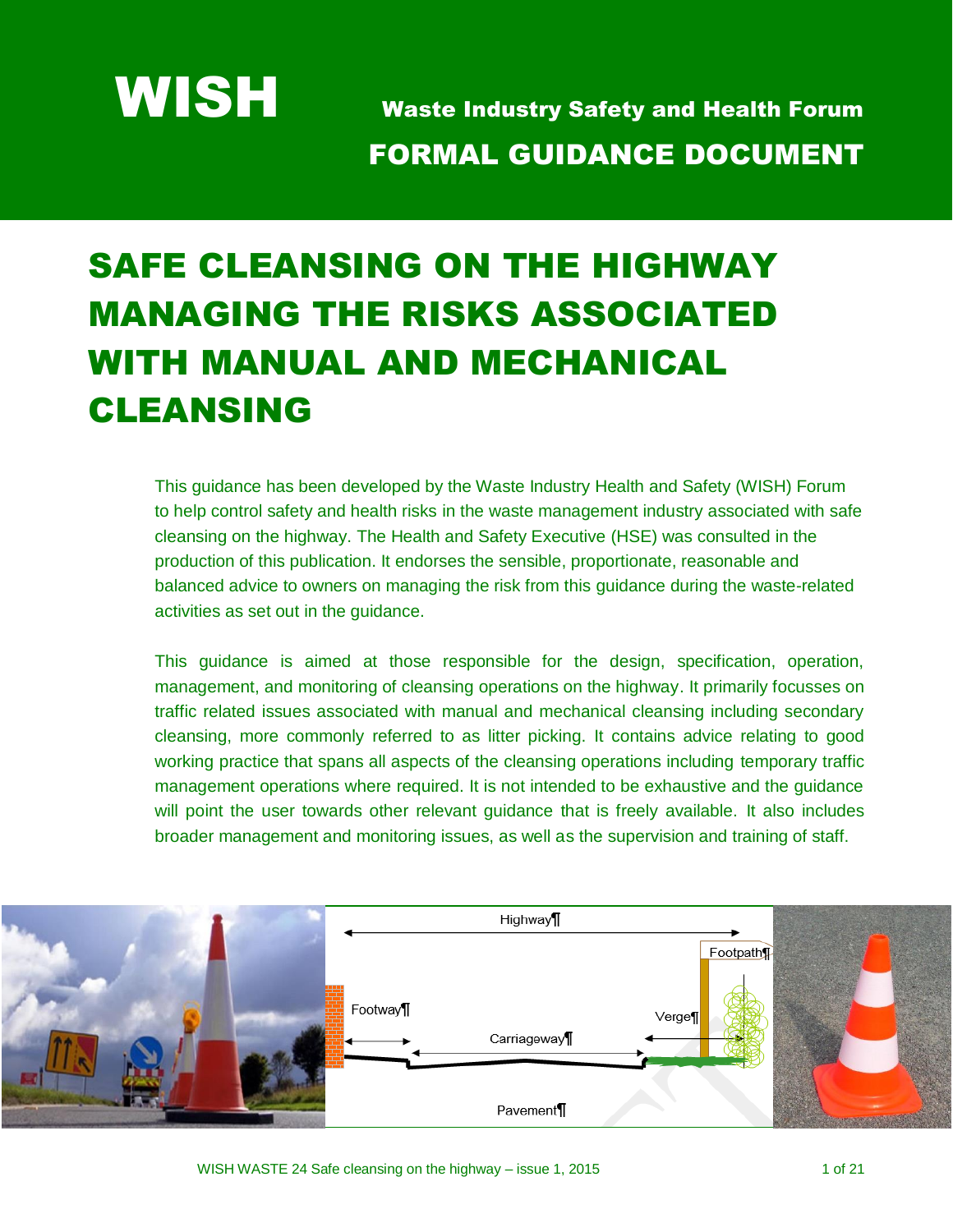#### **Contents**

- 1. Introduction
- 2. Assessing the risks
- 3. Measures to eliminate or reduce risk
- 4. Training
- 5. Personal protective equipment (PPE)
- 6. Vehicles
- 7. Signs
- 8. Monitoring, inspection and review
- 9. Information, instruction and training
- 10. Worker consultation and engagement
- 11. Reporting and investigating accidents and dangerous occurrences
- 12. Community cleansing activities
- 13. References and further reading

Disclaimer and WISH Appendix 1: Example of checklist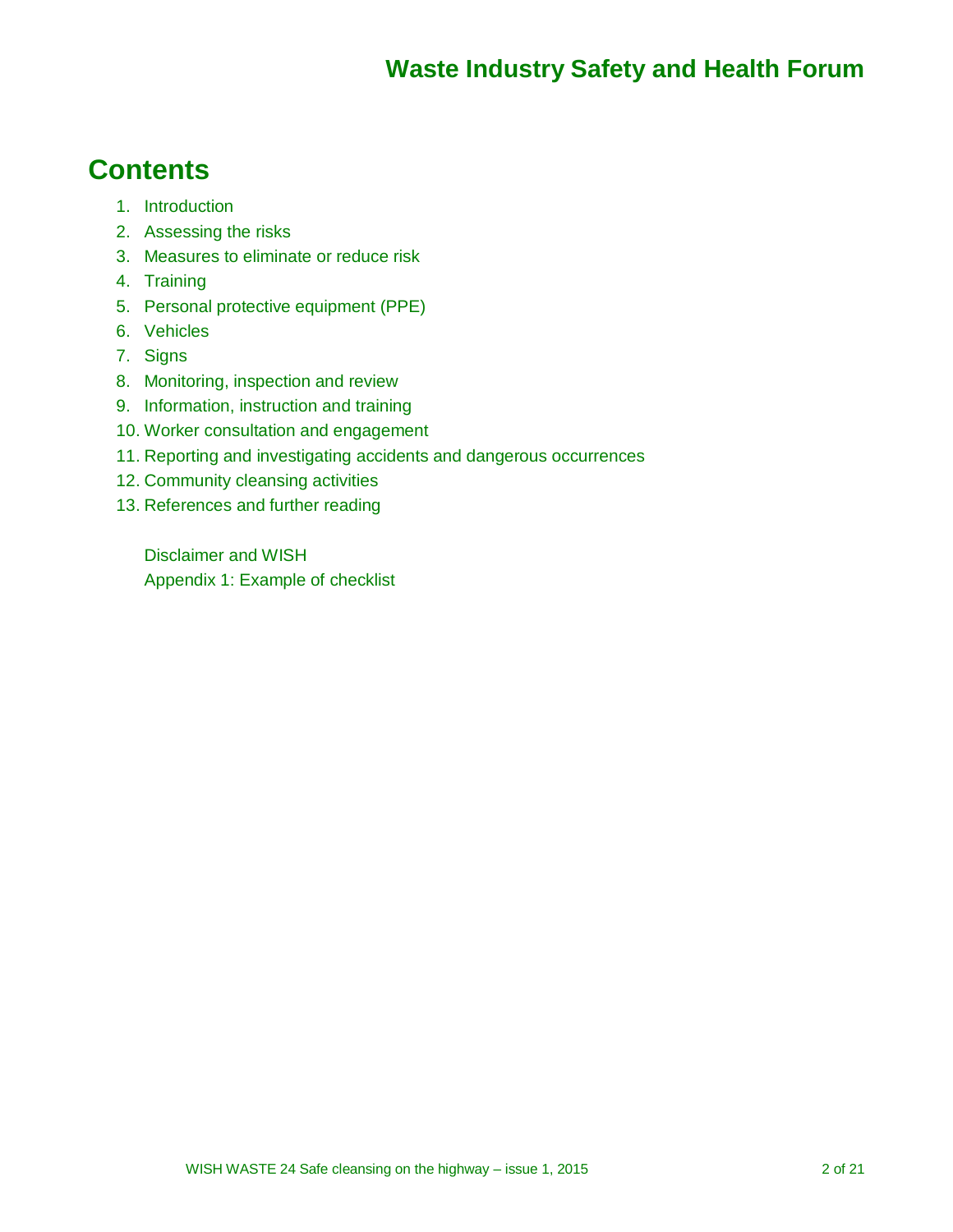#### **1. Introduction**

This guidance has been produced by the Waste Industry Safety and Health (WISH) Forum. In compiling this guidance WISH is grateful for the significant contribution made by the Environmental Services Association (ESA) and a number of other prominent individuals and private and public sector bodies.

It is targeted at clients in control of contracts, those who specify contracts, and employers who operate the services. It will also help managers and supervisors design and operate services to reduce the risks to operatives involved in the work and other road users, so far as is reasonably practicable.

This guidance applies to, and will assist, those managing or organising local cleansing activities as part of parish, charitable or similar cleansing schemes involving community workers and other volunteer members of the public.

Due to the extensive range of work scenarios that fall within the scope of cleansing highways it is not possible to provide specific guidance to cover every eventuality. As a result, the guidance is intended to be an umbrella document which places a heavy emphasis on duty holders carrying out suitable and sufficient risk assessments prior to undertaking **all** work activity. Where appropriate, the best available and most relevant guidance available to duty holders is signposted to assist in deciding what measures (if any) they need to take.

#### **Useful definitions and terminology**

Some useful definitions and terminology used in this guidance are:

- **"** "**Cleansing**" means the collection and removal of litter and detritus
- **"Secondary Cleansing" or "Litter Picking"** means the collection removal of litter and small items of waste
- **"** "Litter" means improperly discarded waste including items up to a predetermined weight and volume
- **"Detritus"** means small, broken down particles of synthetic and natural materials including dust, mud, soil, grit, gravel, stones, rotted leaf and vegetable residues, and fragments of twigs, glass, plastic and other finely divided materials
- **"** "Carriageway" means that part of the road or highway constructed for use by vehicular traffic.
- **"High-speed road"** means a single or dual carriageway road which is subject to a permanent speed limit of 50 mph or more
- **"** "Highway" means the area between the boundary fences including verges, shoulders, medians, footways, cycle tracks and carriageways (see Figure 1)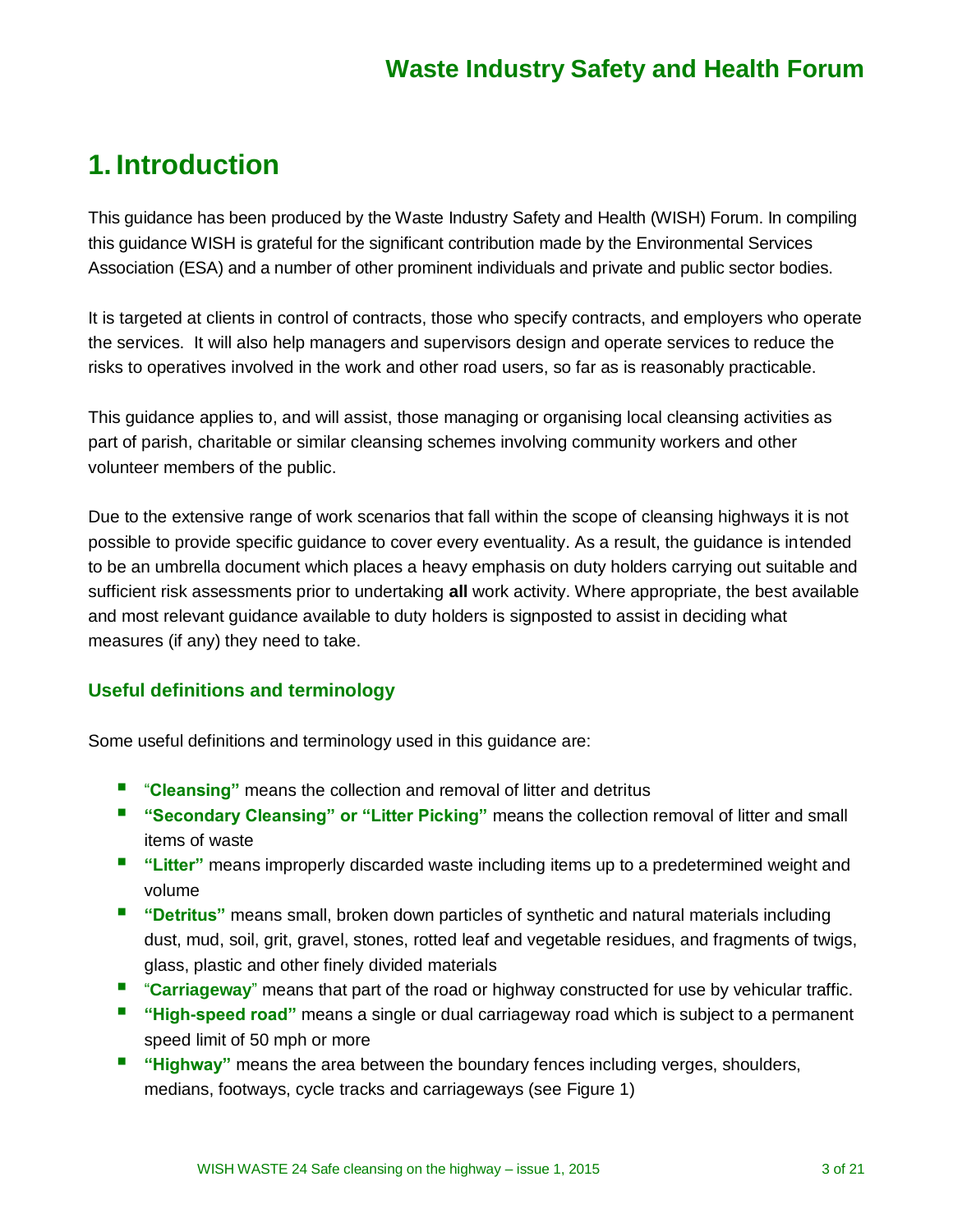- **"** "Sideways Safety zone" means that area between the working space and the traffic lanes occupied by vehicles that is necessary to protect the workers (see Table 2)
- **"** "Single carriageway", means a road that has one carriageway for travel in two directions or one direction in the case of a one-way road
- **"** "Dual carriageway Road", means a road which comprises a central reservation and two separate carriageways for travel in opposing directions. This includes motorways. An "allpurpose dual carriageway road" means a dual carriageway road which is not a motorway.
- **"Competent"** means having:
	- Relevant knowledge, skills and experience
	- Ability to apply these, but recognise the limits of your competence, and
	- Necessary training to acquire and maintain your competence



The components that make up a typical highway are shown in Figure 1.

**Figure 1:** Typical highway layout (kerbs and gutters/channels not included)

### **2. Assessing the risks**

It is a legal requirement for every employer and self-employed person to make an assessment of the health and safety risks arising out of their work. The purpose of the assessment is to identify what needs to be done to control health and safety risks. *Regulation 3 of the Management of Health and Safety at Work Regulations 1999*.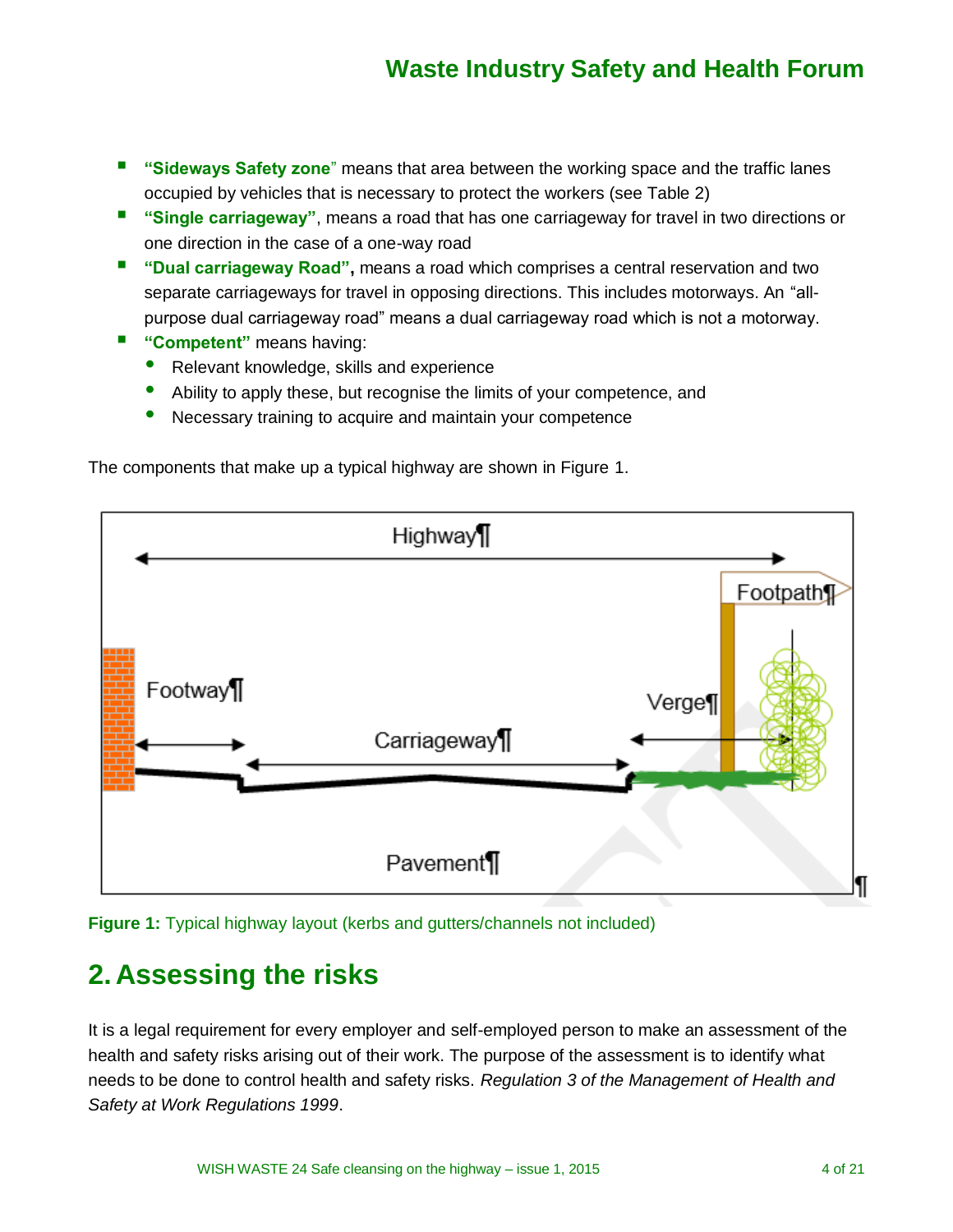Before any work commences the site (the highway where the proposed activity will take place), and the activity itself, should be risk assessed by a competent person to ensure that proportionate and reasonably practicable control measures are put in place.

Undertaking cleansing operations on the highway may expose operatives to many types of hazard that have the potential to cause death or serious injury to them, or other road users. The most significant risk to operatives and other personnel who may be associated with the works is being struck by a third party vehicle. Moving vehicles, plant or equipment, associated with the works, particularly when reversing, can also present the risk of being struck.

For all activities it is possible that circumstances could quickly change as the work progresses. Supervisors and operatives should receive training in dynamic risk assessment to ensure they are capable of adapting to the changing needs such as visibility changes caused by weather.

Timing activities when traffic flows are least hazardous can be an important risk control measure if properly managed.

When planning a traffic management scheme the opportunities for joint working should be considered by all authorities who have a responsibility for the highway. For example, the opportunity for cleansing of the highway could be taken when other maintenance work is taking place. This will reduce the risks to operatives and road users as well as having logistical and financial benefits. The sharing of information about closures and planned work between authorities who have a responsibility for the highway is important to the overall minimization of road risk to workers.

All risk assessments should be reviewed on a periodic basis as the working environment can change over time. They should also be reviewed following an accident or a dangerous occurrence (near miss).

**There may be occasions when a risk assessment identifies that it may still be too dangerous to operate on the highway with live traffic flows and in those circumstances, the only suitable control measure would be to close the road. Similarly there may be occasions where ongoing, dynamic, risk assessment identifies that it may have become too dangerous to continue operations on the highway with live traffic flows. In those circumstances the only suitable course of action would be to cease the activity.** 

More guidance on risk assessment can be found in the "Before you start" section of the "Safety at Street Works and Roadworks" see below; and more generally [www.hse.gov.uk/risk](http://www.hse.gov.uk/risk) .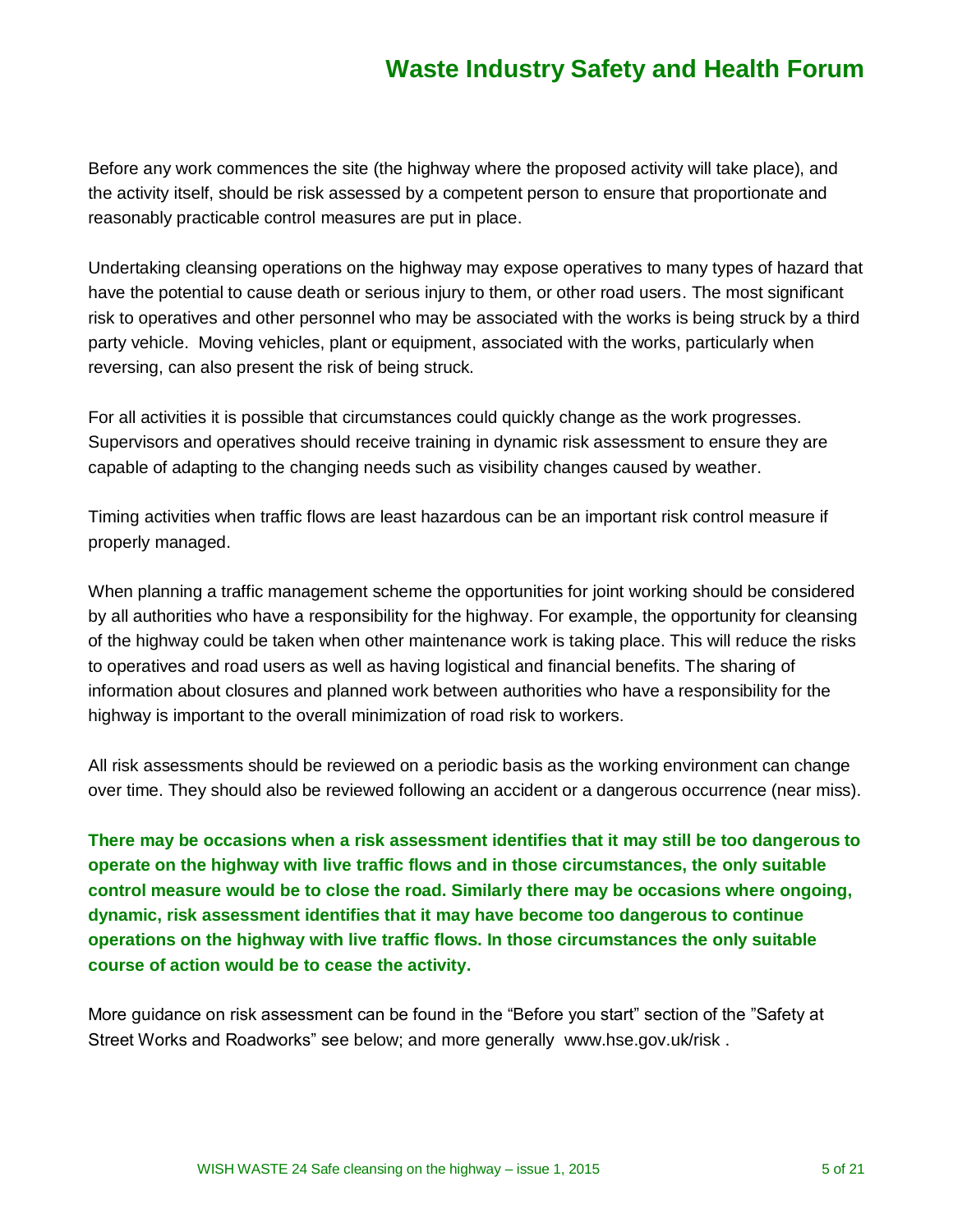#### **3. Measures to eliminate or reduce risk**

The first step in deciding what risk control measures should be applied (if any) is to conduct a suitable and sufficient risk assessment. If that assessment identifies significant risks associated with the work the best available and most relevant guidance should be utilised by duty holders to decide on the appropriate control measures that should be implemented.

If the assessment identifies significant road/traffic risks associated with the work then the best and most relevant guidance for traffic management issues is likely to be found in: The Traffic Sign Manual: The Traffic Safety Measures and Signs for Road Works and Temporary Situations, commonly referred to as *Chapter 8***.** and The 'Safety at Street Works and Road Works' produced by the Department of Transport, commonly referred to as the *Red Book.* See also References and further reading. Chapter 8 defines road works in Clause D1.5.3 as *"any works or temporary restrictions that cause partial or total obstruction of any road or highway, whether on the verge, hard shoulder, footway, cycleway, bridleway or carriageway. Examples may include highway improvement schemes, excavations, structural or maintenance works of any kind, street works or any other work executed on or near the highway together with the necessary working space, safety zones, space required for the storage of any materials, the construction of any temporary structures and the operation of any constructional plant required for the execution of such work, including associated surveys and inspections".*

After consideration and consultation WISH has formed the view that, for the purposes of this guidance, where a risk assessment identifies that there are road related risks that need to be controlled in relation to activities such as litter picking; road sweeping; and other associated street cleansing activities the appropriate standard for those controls are set out in the guidance documents in references and further reading and Table 1.

The Chapter 8 and the Red Book do not explicitly apply to activities such as litter picking, nor do they explicitly exclude themselves from applying to them. However, for most activities the principles, approach, and standards that Chapter 8 and the Red Book sets out would be the most appropriate standard to be considered.

The standards described in Chapter 8 and the Red Book should only be applied to street cleansing activities proportionate to the risks involved in the activity. It does not necessarily follow that all of the provisions of Chapter 8 or the Red Book should be applied to every highway related cleansing activity. As an example, the collection of litter alongside a motorway or dual carriageway should be undertaken in accordance with the standards set in Chapter 8 and, or, the Red Book code of practice, as is appropriate, and as modified by IAN 115/08. At the other end of the spectrum, a risk assessment may identify that little needs to be done when street cleansing in a low risk environment such as a quiet residential cul-de-sac.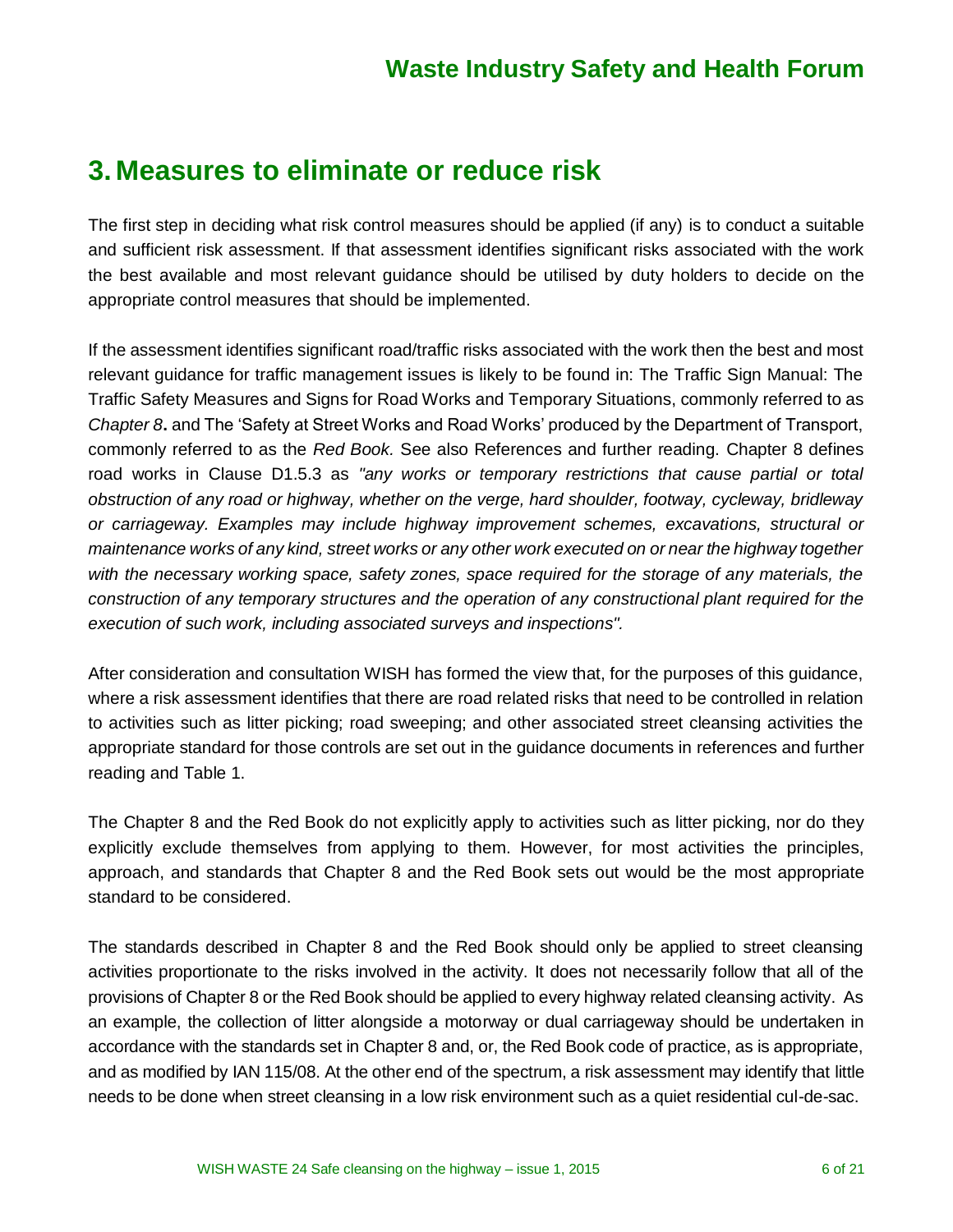The applicability to all road configurations and the primary guidance available is summarised in Table 1. Note that Chapter 8 is applicable to roads of all speeds.

#### **Table 1 - Highway configurations and associated guidance**

| <b>Configuration</b>                      | <b>Speed</b>   | <b>Guidance</b>                                              |
|-------------------------------------------|----------------|--------------------------------------------------------------|
| Single Carriageway*                       | 30 mph or less | Safety at Street Works and Road<br>Works, A Code of Practice |
| Single Carriageway*                       | 40 mph         | Safety at Street Works and Road<br>Works, A Code of Practice |
| Single Carriageway*                       | 50 mph or more | Safety at Street Works and Road<br>Works, A Code of Practice |
| Dual carriageway*                         | 40 mph or less | Safety at Street Works and Road<br>Works, A Code of Practice |
| High Speed dual carriageway*<br>Motorways | 50 mph or more | Chapter 8 and IAN115/08                                      |

*\*For the definitions of carriageway types see sections above.*

When working on the highway a minimum amount of space must be maintained from the edge of the working space (nearest to live traffic) and the moving traffic. This area is referred to as the sideways safety zone. Table 2 shows the appropriate sideways safety zone from the Red Book for each type of road. No work should take place inside the sideways safety zone. No vehicles or equipment should be parked or stored in the sideways safety zone.

#### **Table 2: Safety zones**

| <b>Type of highway</b>                                                      | <b>Sideways Safety</b><br><b>Zone</b> |
|-----------------------------------------------------------------------------|---------------------------------------|
| Single carriageway road, Restricted to 30 mph or less                       | 0.5 Metres                            |
| Single carriageway road, restricted to speeds of 31 mph to 40 mph inclusive | 0.5 Metres                            |
| All-purpose dual carriageway road restricted to 40 mph or less              | 0.5 Metres                            |
| Single carriageway road, with speed limit of 50 mph or more                 | 1.2 Metres                            |
| All-purpose dual carriageway with a speed limit of 50 mph or more           | 1.2 Metres                            |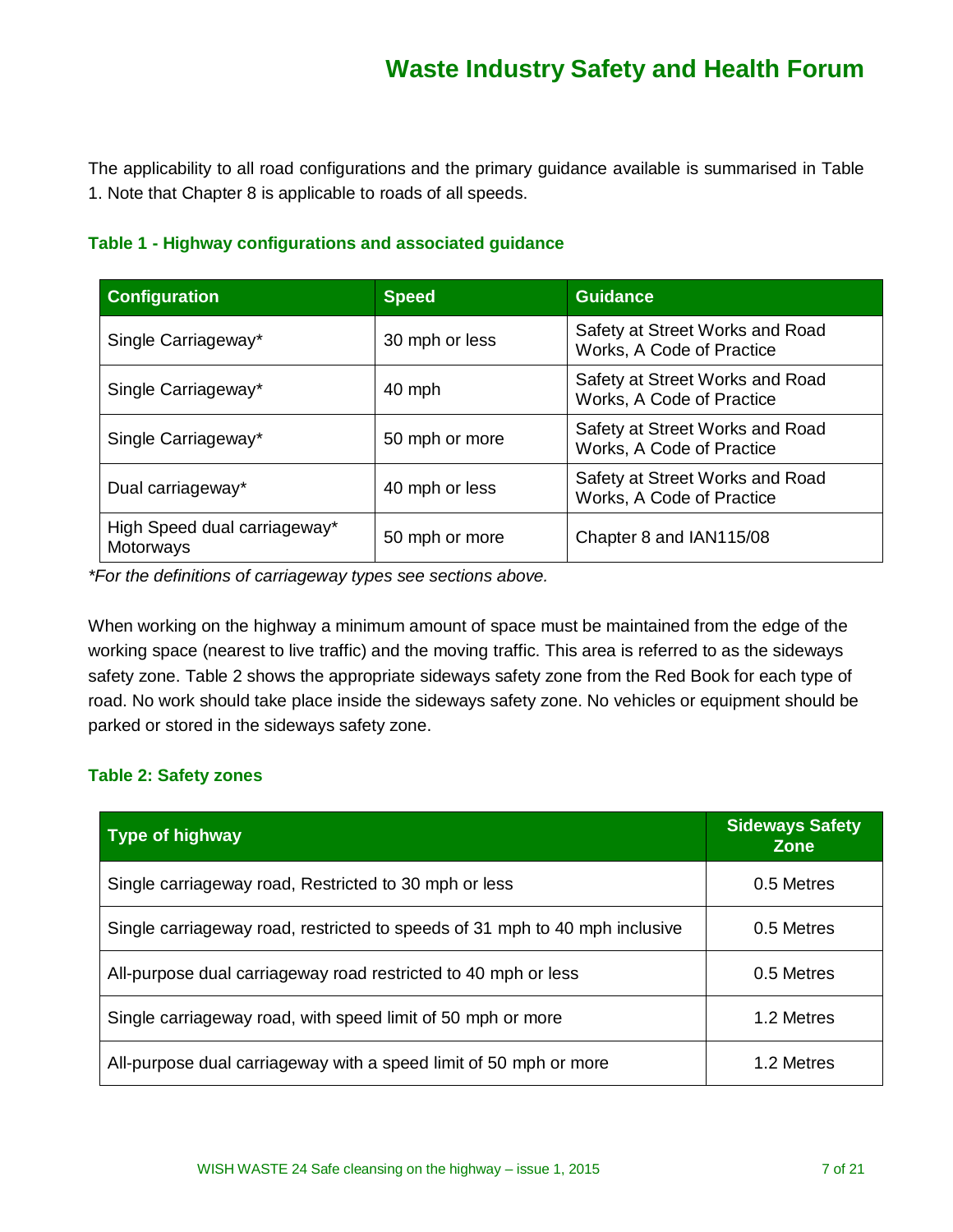Many rural villages will have narrow footpaths and pedestrian access areas alongside roads such that operatives working on those footpaths would be within the sideways safety zones described above. Whilst it may be possible for cleansing activities to take place using those footpaths, such work activities should be treated with the level of caution that befits their hazardous nature. They should be subject to separate, individual, risk assessment and may require either exceptional further risk controls, or lane closures before work can safely take place.

It is recognised that lane closures of narrow lanes can introduce additional risks to road users. When assessing the risk of cleansing activities at such locations regard should be given to the overall level of risk posed to all persons, whilst ensuring that this does not result in unacceptable levels of risk to any specific group of persons.

The work may also include risks other than those associated with traffic and they fall outside the scope of this guidance. Examples include manual handling, exposure to potentially hazardous substances or biological agents and exposure to sharps. Further information on these issues can be found on the HSE website at [www.hse.gov.uk](http://www.hse.gov.uk/) or on the WISH website.

### **4.Training**

All staff must be appropriately trained for the work they are required to undertake. For cleansing operations there will be a range of activities (manual handling, COSHH, reversing vehicles CPC Driver Training, first aid etc.) where appropriate training would be required and these are beyond the scope of this guidance. Where a risk assessment indicates that temporary traffic management (TTM) is required the following applies:

Companies that work on Highways England (Welsh Government and Scottish Parliament) owned roads and supply services covered by the National Highways Sector Schemes (NHSS) have a contractual requirement (i.e. 'Specification for Highway Works') to be registered to the relevant Sector Scheme.

For operatives who undertake work on the highway under these circumstances they must be trained in accordance with an accredited training scheme as shown in Table 3.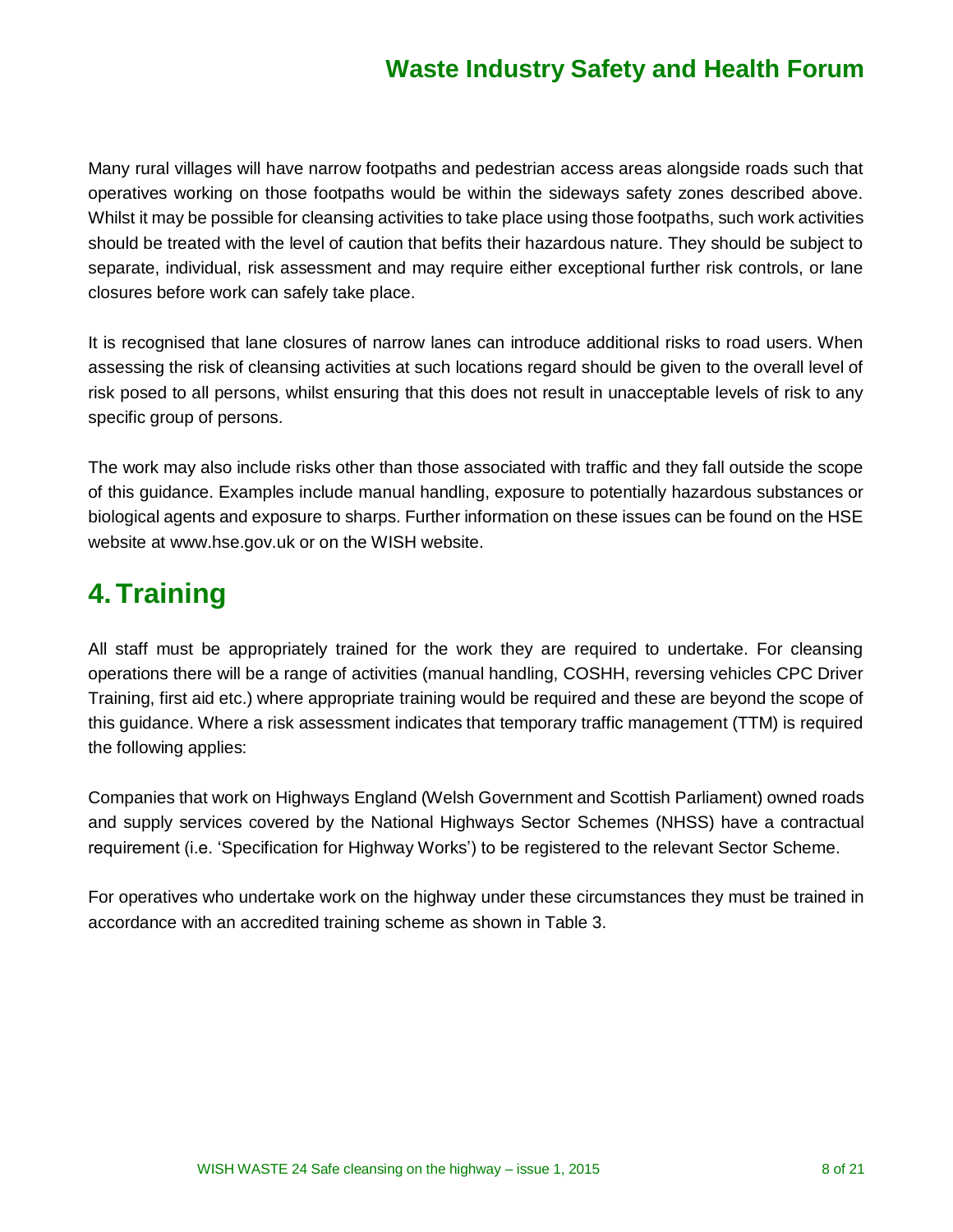#### **Table 3: UKAS National Highway Sector Schemes**

| Scheme 12A | Sector Scheme for Installing, maintaining and removing static temporary traffic<br>management on motorways and high speed dual carriageways for schemes<br>incorporating contraflow operations and/or temporary road markings |
|------------|-------------------------------------------------------------------------------------------------------------------------------------------------------------------------------------------------------------------------------|
| Scheme 12B | Sector Scheme for static temporary traffic management on motorways and high<br>speed dual carriageways for schemes not incorporating contraflow operations<br>and/or temporary road markings                                  |
| Scheme 12C | Sector Scheme for Mobile Lane Closure Traffic Management on Motorways and<br><b>Other Dual Carriageways</b>                                                                                                                   |
| Scheme 12D | Sector Scheme for Installing, Maintaining and Removing Temporary Traffic<br>Management on Rural and Urban Roads                                                                                                               |
| Scheme 18  | For the Environment and Landscape including Ecology                                                                                                                                                                           |

For operations on similar roads which are not the responsibility of the Highways England, Welsh Government or Scottish Parliament e.g., where a Local Authority acts as the Highway Authority, equivalent standards should be adopted.

Operatives that are not undertaking traffic management tasks need not be trained in the applicable sector schemes. However, it is recommended that operatives working within the confines of a traffic management operation are trained to level 12DT1 (or equivalent) to ensure that they have a basic understanding and awareness of the risks they may face whilst working on the highway. A minimum ratio of one trained to one untrained operative is recommended.

All Drivers must hold an appropriate license for the vehicle that they are driving. Driving Licenses should be checked on a regular basis to ensure that there driver has not had a change in status.

#### **Rural and Urban Carriageways**

Operatives undertaking traffic management must be trained to the relevant UKAS National Highway Sector Scheme 12D standard (or equivalent) as shown (Table 4).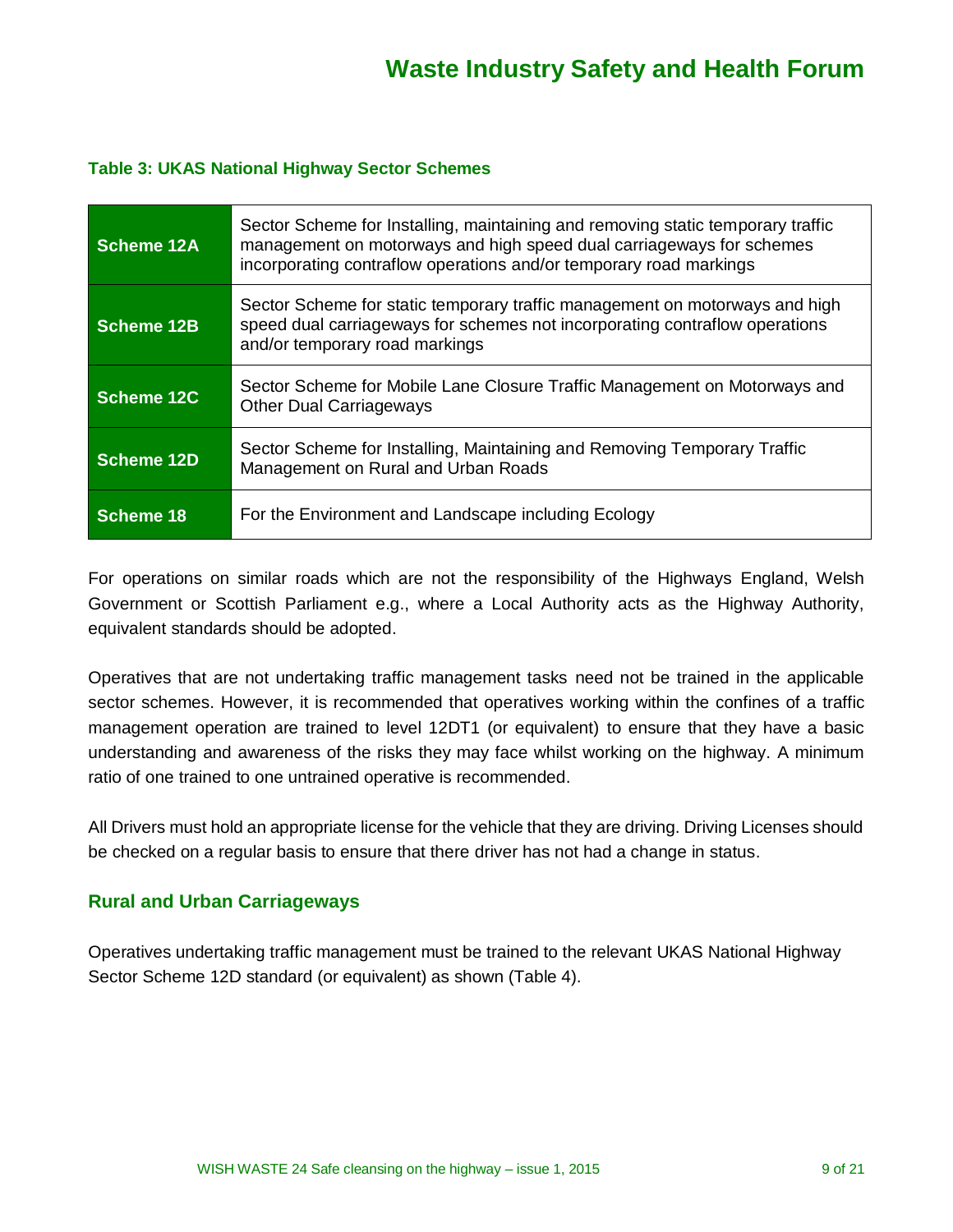**Table 4:-Training requirements for operatives for the varying types of traffic management related to rural and urban carriageways.** 



- It is recommended that litter picking operatives are trained to the level of 12D T1 of the national sector schemes, signing and coning for works on rural and urban single carriageways (or equivalent) to ensure they have a basic understanding and awareness of the risks
- **All drivers or operatives are conducting activities referred to in Chapter 8 they must conform to** the physical standards set out in Chapter 8
- A minimum ratio of one trained to one untrained operative
- It is recommended that organisations should ensure that at least one person per operational region is trained to 12D T6 Supervisory Responsibilities; and at least one person in the company is trained to 12D T7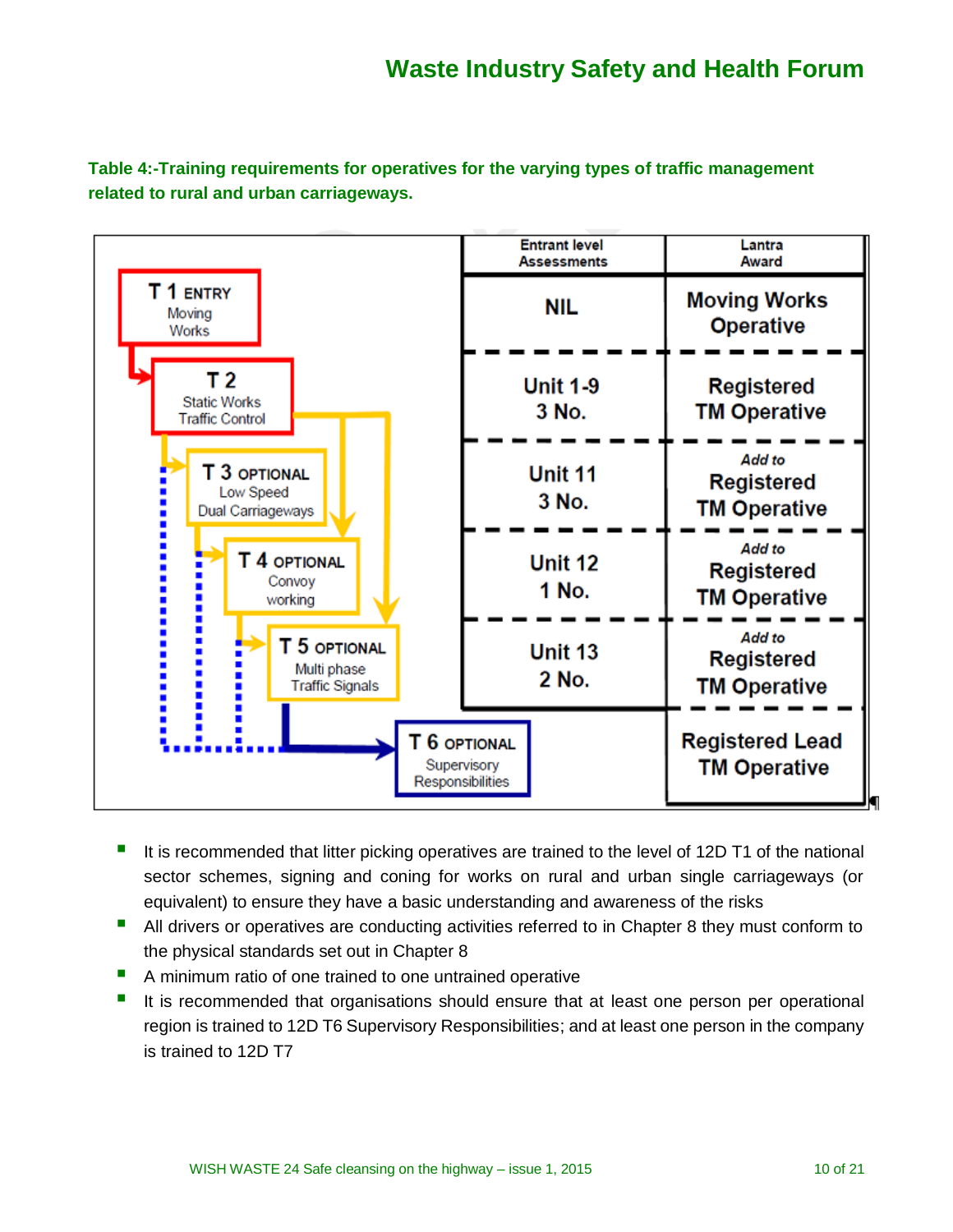#### **High Speed Dual Carriageways and Motorways (speed limit 50mph or more)**

- For high-speed dual carriageways and motorways all Operatives undertaking traffic management must be trained to the relevant UKAS National Highway Sector Scheme standards
- **F** For full lane closures Traffic Management Operatives must be trained to the UKAS National Highway Sector Scheme standards of 12A and 12B. The Organisation must ensure that a qualified Traffic Safety and Control Officer or adequately trained and competent person is available to assist with the design and operation of the activity
- **F** For Mobile Lane Closures Traffic Management Operatives must be trained to the UKAS National Sector Scheme Standard 12C. For a Mobile Lane Closure Operation to take place the Organisation must have access to a fully qualified Planning Officer to assist with the activities
- Unless a specialist division is present within the organisation undertaking the work, it is recommended that a specialist Traffic Management company is contracted to undertake the traffic management on high speed dual carriageways or motorways

#### **5.Personal protective equipment**

Operatives and drivers undertaking traffic management operations must wear appropriate personal protective equipment (PPE). The PPE required will be identified following a comprehensive risk assessment. It is likely that an adequate assessment will include the following:

- **BI** BS EN ISO 20471 Class 2 High Visibility vest is the minimum standard for all staff engaged in cleansing operations and must be worn at all times
- **BS EN ISO 20471 Class 3 High Visibility jacket (long sleeve) is required for work on any live** traffic lane (i.e. outside the working space of a closure) High visibility trousers should also to be worn on higher risk roads to increase visibility. Individual risk assessments may indicate that Class 3 standard, and the use of high visibility trousers (BS EN ISO 20471 Class 1), is applied to other highway activity. In Scotland and Wales High visibility jackets are to have full sleeves (unless a risk assessment shows that full sleeves would present increased risk, in which case three quarter sleeves are appropriate) for work on all roads
- Steel toe cap and mid-sole protected work boots to BS EN 345 s2
- Suitable protective safety gloves that can provide suitable protection in dry and wet weather.
- **Some operators may also stipulate a protective helmet with chinstrap and visor (helmet to BS** EN 397: 2012)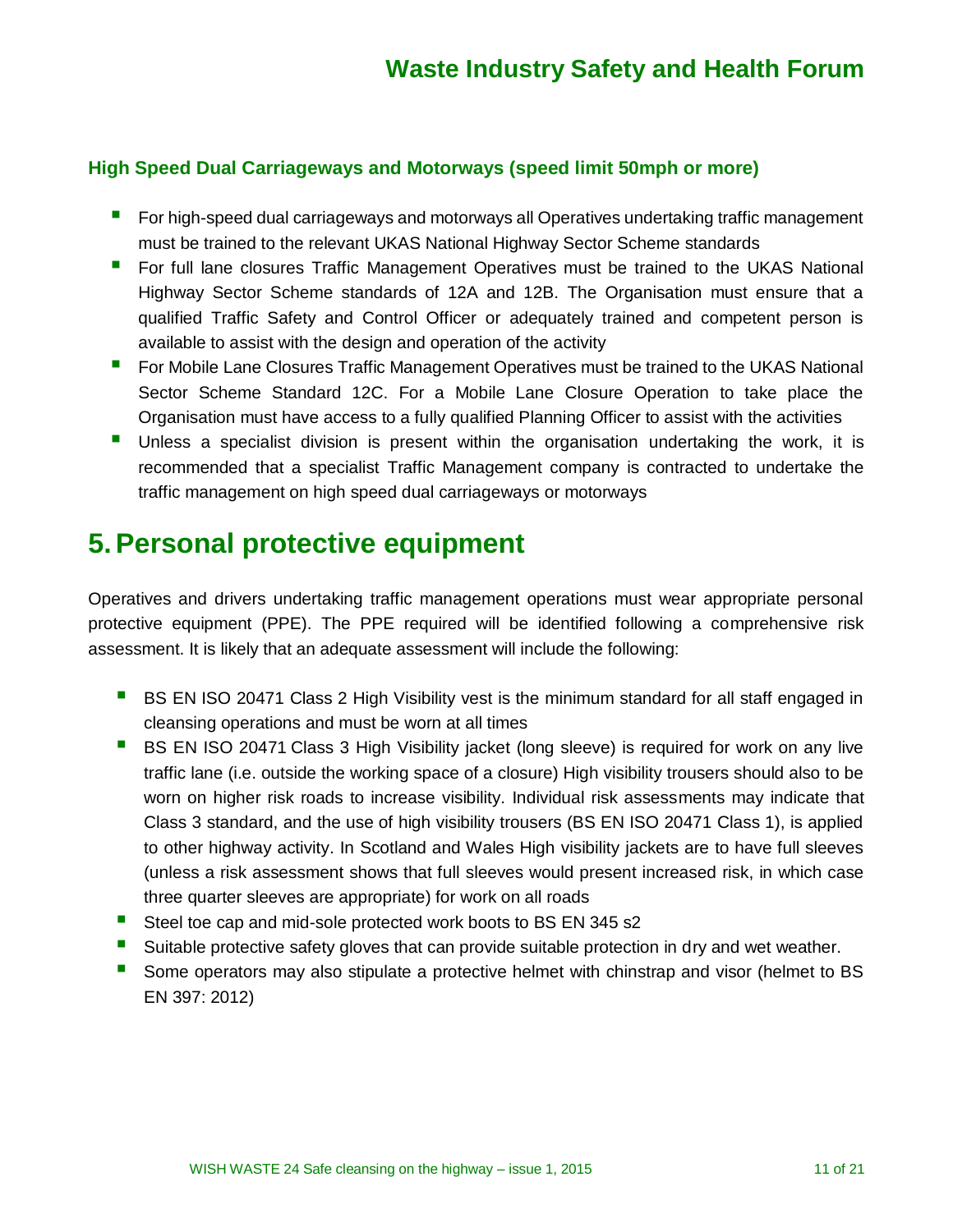### **6.Vehicles**

Guidance on the appropriate standard for all vehicles involved in working on the highway is set out in the guidance to Chapter 8. As applicable to the highway type:

- **U** Vehicles shall be conspicuously coloured (e.g. Yellow or White), and have a High Visibility rear (e.g. Red/Yellow stripped chevrons)
- Red reflective markings shall be applied on the inside edge of all rearward opening doors;
- **All Highway Maintenance vehicles shall display a '740' highway maintenance sticker on the rear,** OR, the alternative light arrow sign in accordance with Chapter 8 section 10.8, OR chevron markings composing alternate strips of fluorescent orange-red retroflective material and fluorescent yellow non-retroreflective material, of not less than 150mm each inclined at 45-60 $^{\circ}$  to the horizontal and pointing upwards, OR a solid block of fluorescent orange-red retroreflective
- Vehicles shall be equipped with twin independent warning beacons, which must be visible from 360 degrees
- **Lights and beacons shall be switched on when an operation is taking place and switched off** once the operation has ceased. If working at night, work lights shall be fitted to the vehicle and must be used
- **•** Vehicles shall carry an appropriate '610' directional arrows and ensure that they are covered or removed when the operation has ceased or they are not in use
- It is recommended that all vehicles involved in Traffic Management operations should carry a first aid kit and fire extinguisher
- It is recommended that all vehicles should be fitted with headrests and 3 point of fixing diagonal seat belts
- **F** Four-way hazard lights should only be used in an emergency or a broken down vehicle status

The above are also applicable to vehicles used for inspection and monitoring activities on the highway.

## **7.Signs**

All signs used in traffic management must conform to the requirements laid out in the relevant primary guidance given in Table 1 and The Traffic Signs Regulations and General Directions 2015.

- Guidance on signing mobile works and short duration works is given in both the Red Book and Chapter 8
- Road works (ahead) warning signs with sub-plate legends 'Road sweeping', 'Mobile road works' or 'End' and single file traffic triangular signs with 'single file traffic ahead' sub plates are appropriate for use on single lane carriageways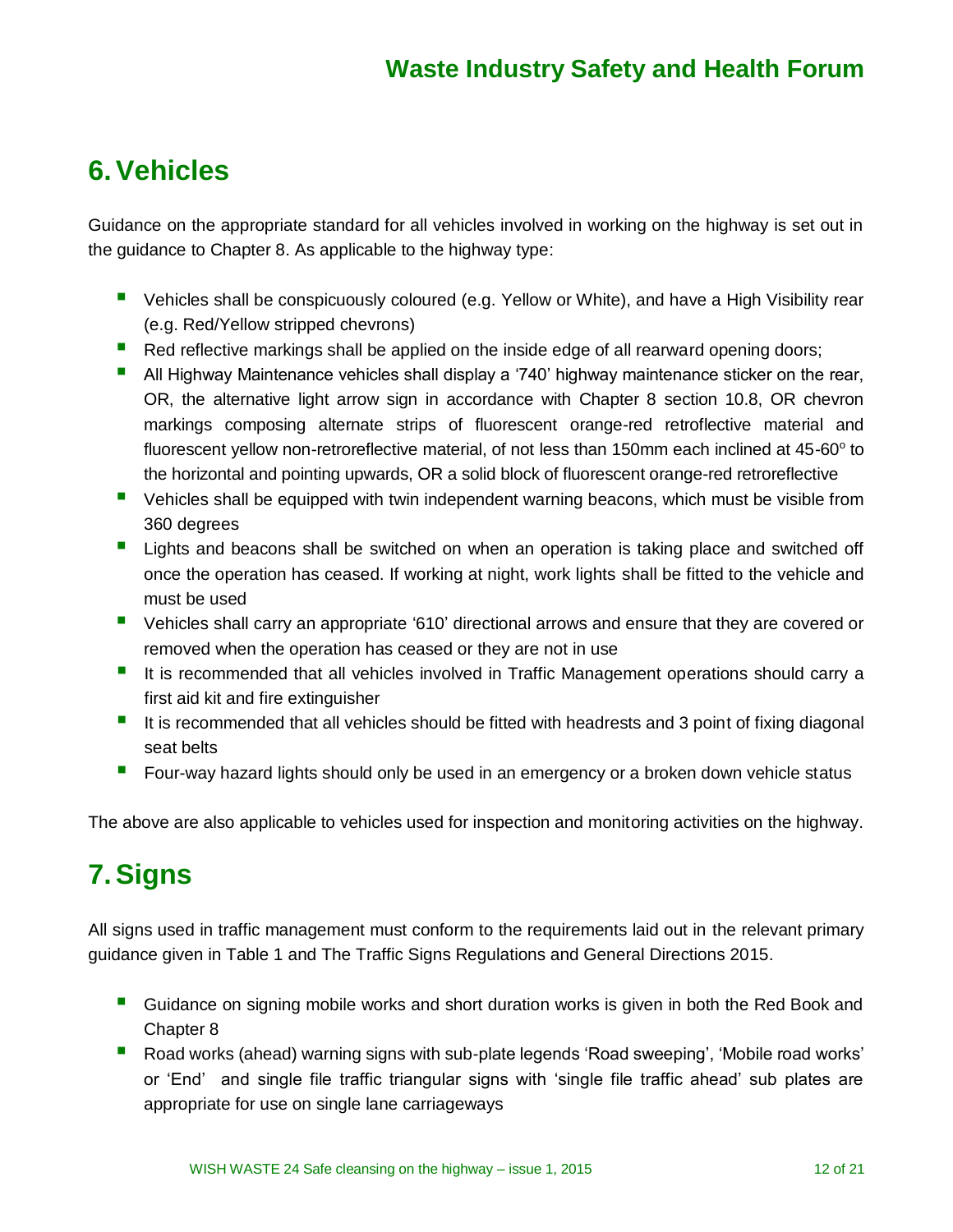- Signs that are placed on the side of the road must be made secure only by the use of a suitable number of sandbags; any other heavy object may create a hazard
- Signs should only be deployed by trained operatives (or a trainee operative being supervised by a trained operative) on a one to one basis
- **All deployed signs should have the name of the organisation that owns the signs clearly marked** on the rear of the sign
- Signs shall be placed at appropriate positions to warn traffic in both directions, but not so they obscure the view of road users or block footways
- All signs shall be recovered once the operation has finished

#### **8. Monitoring, inspection and review**

Regular monitoring and inspection should be undertaken to ensure that specified safe operating procedures and control measures are being used. Where the cleansing operation is undertaken by a contractor monitoring shall be undertaken by the contractor and also by the client local authority. Where the cleansing operation is undertaken in-house the monitoring will be the responsibility of the operational management. The frequency of monitoring and inspection should be determined by the level of risk present and the results recorded.

Inspections and monitoring should only be undertaken by suitably competent persons. Vehicles used for inspections must meet the minimum requirements set out in Chapter 8 (see above) or be parked in a suitable safe area.

An example of a checklist that could be used for monitoring the safety of cleansing activities where TTM is required is available at Appendix 1. The checklist could be adapted for lower risk activities where TTM is not needed and more limited control measures are required.

Periodic reviews of the working practices and associated documentation should be undertaken to reflect changes such as legislative or other guidance changes; and following an accident/near-miss. A review should also be undertaken if it is felt that the working environment has changed enough to affect the overall risk to the operatives or the public. In addition, the working environment on the highway may change due to seasons in the year, vegetation growth or change in traffic density or type. In any event, a scheduled review of procedures should take place at pre-determined intervals.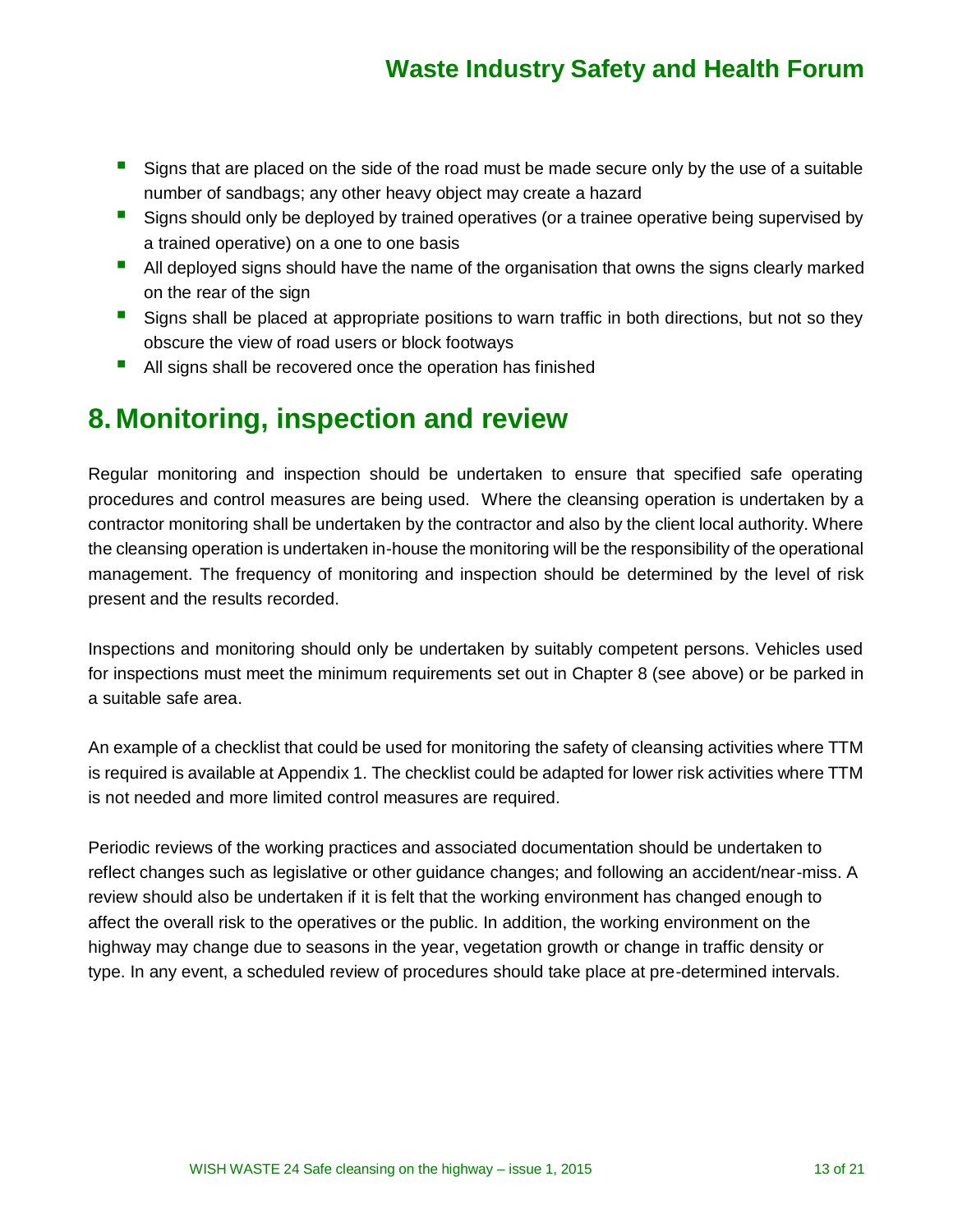### **9. Information, instruction and training**

Workers must be given enough information and training to carry out their duties safely and effectively. There are specific training requirements for those engaged in traffic management activities (see above). It is important that those involved have been inducted and trained on safe systems of work. They should be clear about the process to be followed and it is particularly important to consider the training needs and supervision of:

- New employees and trainees
- **P** Young people who are particularly vulnerable to accidents
- **People changing jobs, or taking on new responsibilities; and**
- **U** Workers for whom English is not their first language

For additional advice, see HSE leaflet *Health and safety training: A brief guide to employers*  (INDG345).

#### **10. Worker consultation and engagement**

Workers must be consulted and engaged regarding the health and safety arrangements and working practices. Their support is essential in ensuring safe working. Safety representatives and other workers can contribute positively in achieving the desired outcomes by:

- $\blacksquare$  Identifying problems
- **Indicating whether activities can be carried safely under prevailing conditions; and**
- Generating sound practical ideas and solutions

Further information on worker involvement can be found at [www.hse.gov.uk/involvement/index.htm](http://www.hse.gov.uk/involvement/index.htm) and in HSE leaflet Consulting employees on health and safety: A brief guide to the law (INDG232).

#### **11. Reporting and investigating incidents**

There is a requirement under the Reporting of Injuries, Diseases and Dangerous Occurrences Regulations 2013 (RIDDOR), to report specific types of accidents/incidents, including dangerous occurrences, to the relevant enforcing authority (usually HSE).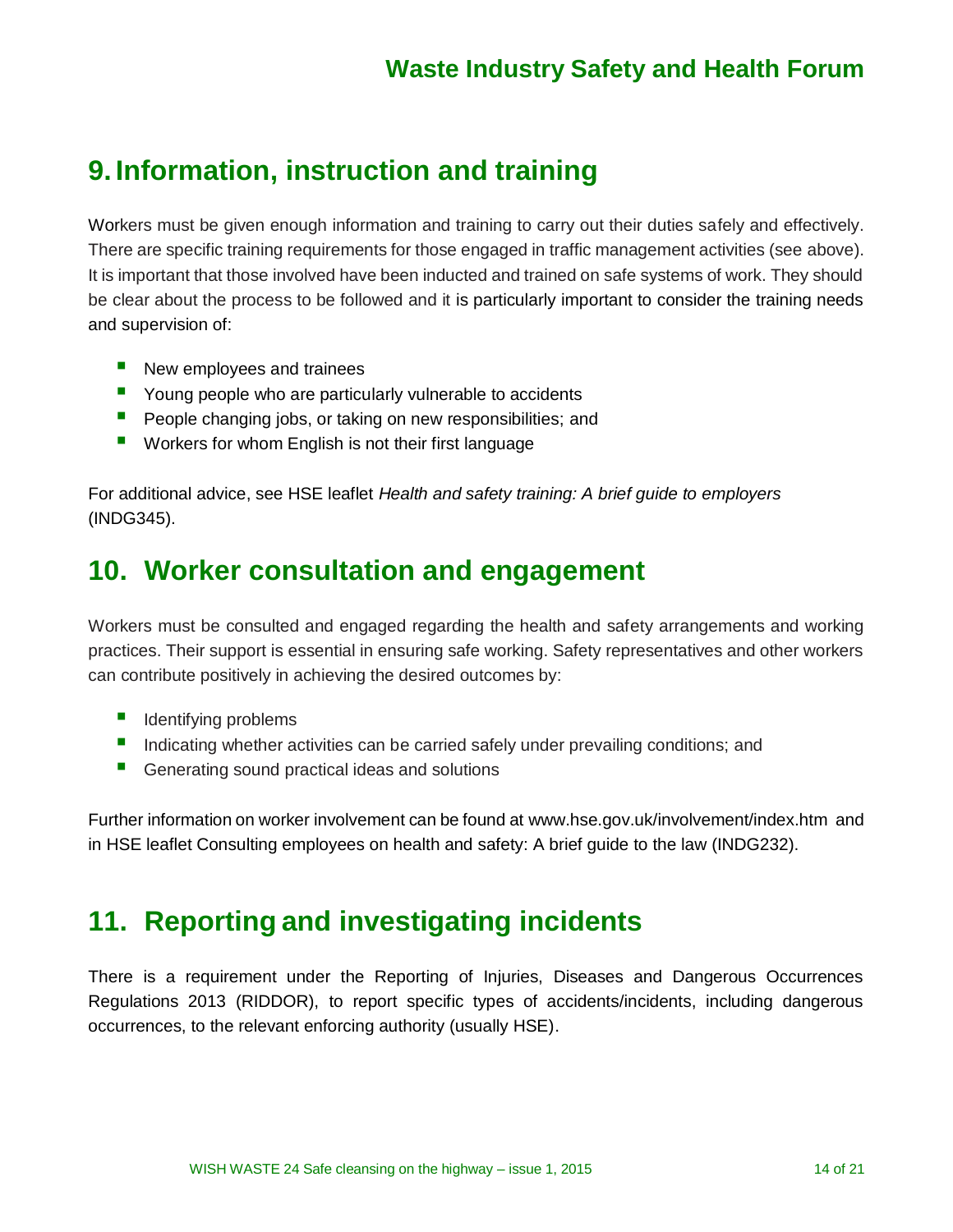RIDDOR applies to all work activities but not all incidents are reportable. Investigations should aim to reveal the immediate and underlying causes, ensure lessons are learnt and remedial action is taken.

Further information about what must be reported and how to report it can be found at [www.hse.gov.uk/riddor,](http://www.hse.gov.uk/riddor) and in HSE leaflet Reporting accidents and incidents at work (INDG453).

#### **12. Community**

In some areas local residents or local community groups organise and carry out a range of clean-up activities that could include the cleansing of highways and litter picking. This work generally supports the delivery of council services and volunteers are widely regarded as a valuable and useful resource.

Volunteers, whether individuals or part of a group or organisation, are not employees and as such volunteering would not normally fall within the scope of health and safety law. Section 3 of the *Health and Safety at work etc Act 1974*, however, does require employers (councils and other employing organisations involved) to protect people other than their employees (e.g. members of the public and volunteers) from risks to their health and safety arising from work activities.

It therefore follows that councils and organisers are required to guarantee a basic level of protection for volunteers that work on their behalf. The level of the protection they should afford will depend on the nature of the task(s) and the associated hazards and risks. A risk assessment of the activity should be carried out by the council and/or organisers prior to the activity taking place.

Using volunteers for low risk tasks should not present any problems or incur significant resources, however, as the hazards and risks increase so does the council's and organisers duty of care.

The risk assessment may determine that the council and organisers may need to provide assistance in terms of the undertaking of further risk assessments, providing advice and information about hazards and protective measures, and the provision of appropriate PPE. Further measures such as training (particularly if fulfilling a skill-based role and/or using work equipment that is provided or loaned by the council), how to implement protective measures, and providing monitoring and supervision may also be required.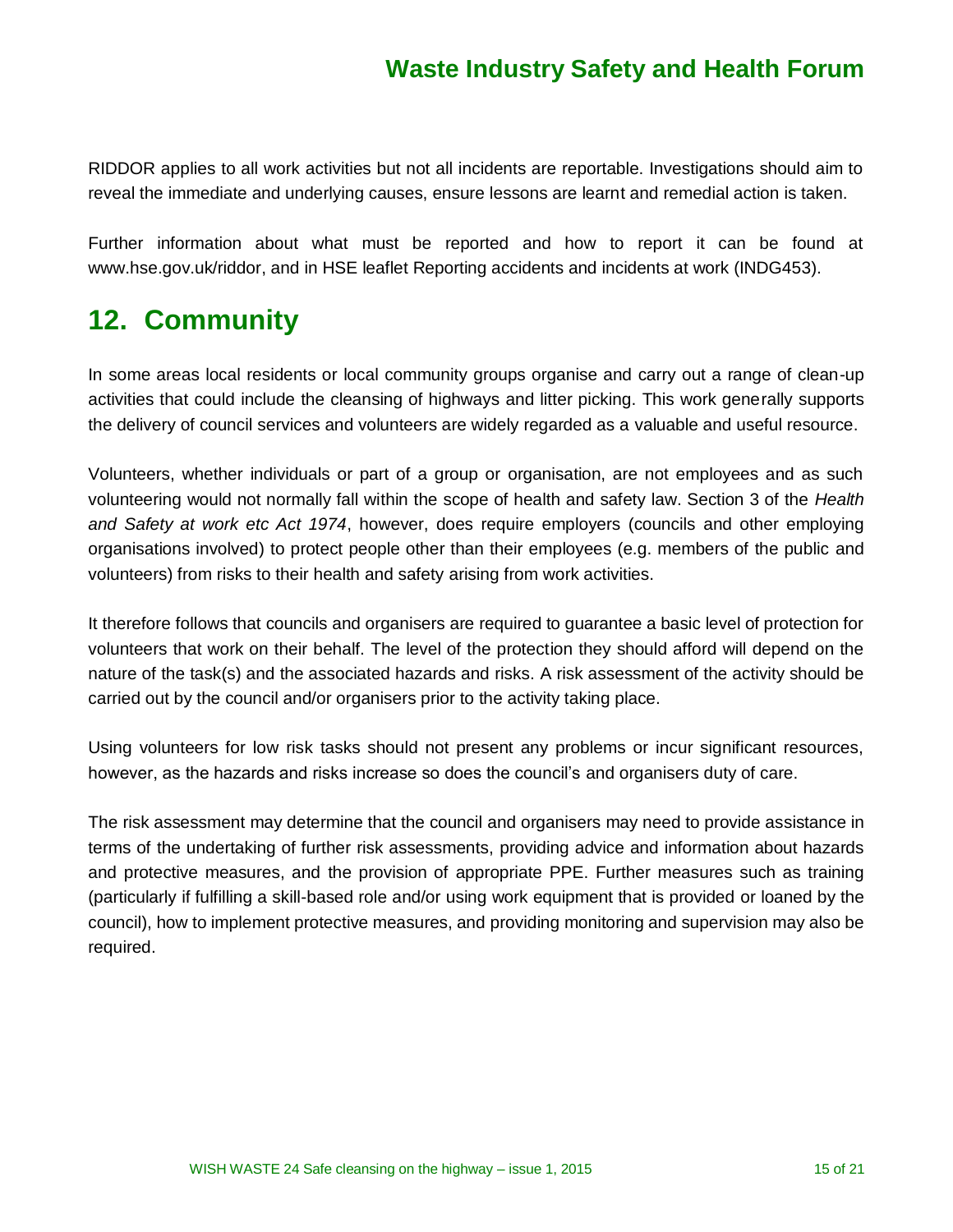#### **Further reading and information**

Chapter 8 of the Traffic Signs Manual – Traffic Safety Measures and Signs for Road Works and Temporary situations parts 1 and 2 2009 (revised 2010) [http://www.dft.gov.uk/publications/traffic](http://www.dft.gov.uk/publications/traffic-signs-manual/)[signs-manual/](http://www.dft.gov.uk/publications/traffic-signs-manual/)

Safety at Street Works and Road Works; A Code of Practice ('The Red Book') <https://www.gov.uk/government/publications/safety-at-street-works-and-road-works>

Interim Advice Note 115/08 revision 1: Guidance for Works on the Hard Shoulder and Road Side Verges on High Speed Dual Carriageways (included in Chapter 8 in March 2009) <http://www.dft.gov.uk/ha/standards/ians/pdfs/ian115.pdf>

Interim Advice Note 150/12 Guidance for Alternative Temporary Traffic Management Techniques for Relaxation Schemes on Dual Carriageways. [http://www.dft.gov.uk/ha/standards/ians/pdfs/ian150\\_12.pdf](http://www.dft.gov.uk/ha/standards/ians/pdfs/ian150_12.pdf)

Interim Advice Note 163/12 Alternative arrangements for Entry Tapers at relaxation scheme temporary traffic management on high-speed roads.<http://www.dft.gov.uk/ha/standards/ians/pdfs/ian163.pdf>

UKAS National Highways Sector Scheme sections 12a, 12b, 12c, 12d and 18<http://www.ukas.com/>

BS EN 471:2003+A1:2007 High-visibility warning clothing for professional use. Test methods and requirements Available from British Standards on line [https://bsol.bsigroup.com](https://bsol.bsigroup.com/)

The Traffic Signs Regulations and General Direction 2015 [http://www.legislation.gov.uk/all?title=Traffic%20Signs%20Regulations%20and%20General%20Directi](http://www.legislation.gov.uk/all?title=Traffic%20Signs%20Regulations%20and%20General%20Directions) [ons](http://www.legislation.gov.uk/all?title=Traffic%20Signs%20Regulations%20and%20General%20Directions)

HSE leaflet Health and safety training: A brief guide to employers (INDG345) INDG 345 <http://www.hse.gov.uk/pubns/indg345.pdf>

HSE leaflet Consulting employees on health and safety: A brief guide to the law (INDG232). INDG 232 <http://www.hse.gov.uk/pubns/indg232.pdf>

HSE leaflet Reporting accidents and incidents at work (INDG453) INDG 453 <http://www.hse.gov.uk/pubns/indg453.pdf>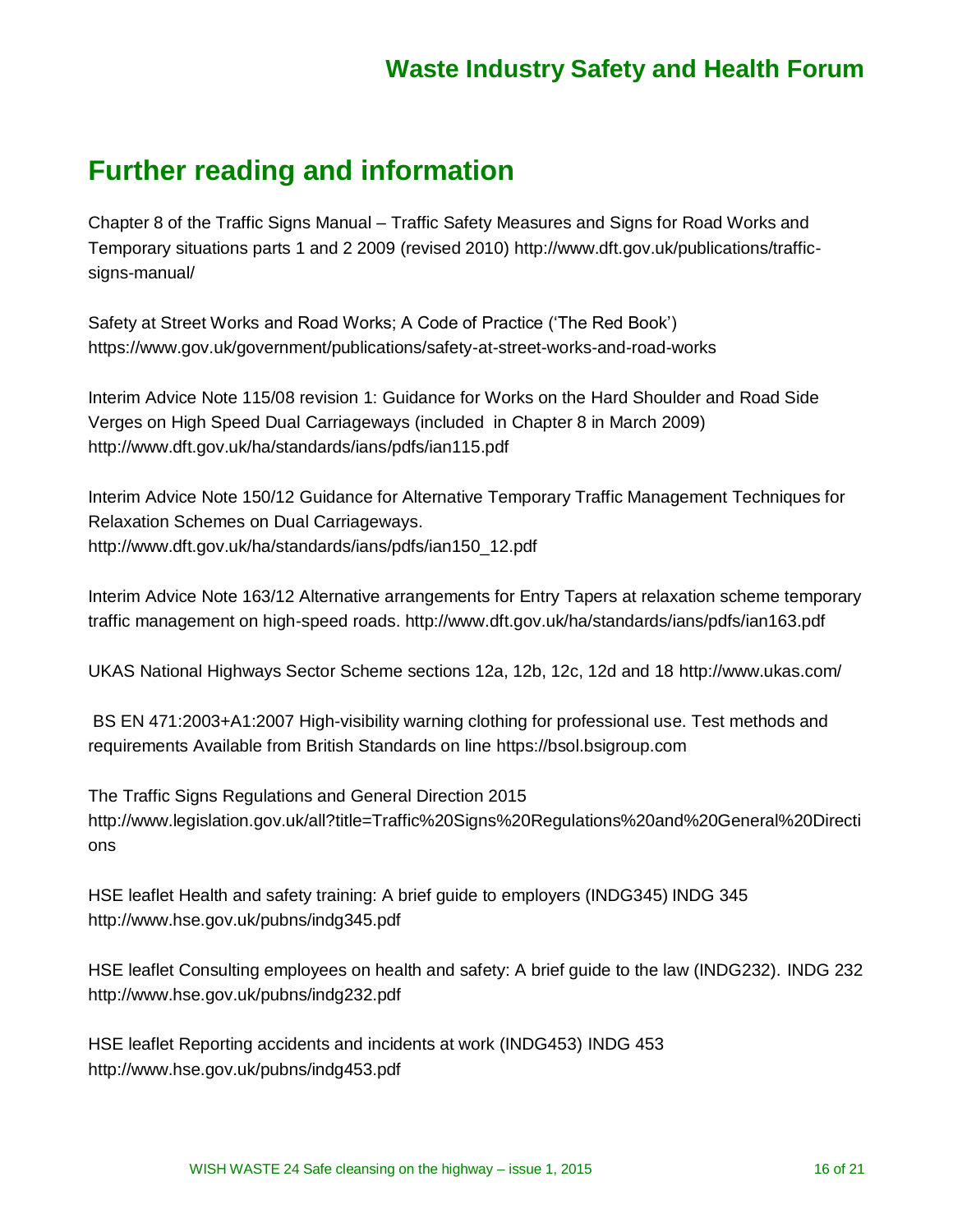HSE website: [www.hse.gov.uk](http://www.hse.gov.uk/)

HSE's waste website: [www.hse.gov.uk/waste/wish.htm](http://www.hse.gov.uk/waste/wish.htm)

Health and Safety at Work etc. Act 1974.<http://www.legislation.gov.uk/ukpga/1974/37/contents>

Management of Health and Safety at Work Regulations 1992 ACOP and guidance <http://www.hse.gov.uk/pubns/books/l21.htm>

Personal Protective Equipment at Work Regulations 1992 (as amended). Guidance on Regulation L25 HSE Books 2005 ISBN 0 7176 6139 3<http://www.hse.gov.uk/pubns/books/l25.htm>

Construction Information Sheet 53: Crossing High-Speed Roads on Foot During Temporary Traffic-Management Works<http://www.hse.gov.uk/pubns/cis53.pdf>

The New Roads and Street Works Act 1991<http://www.dft.gov.uk/publications/street-works-safety/>

The Road Traffic Act 1984<http://www.legislation.gov.uk/ukpga/1984/27>

The Highway Code<https://www.gov.uk/highway-code>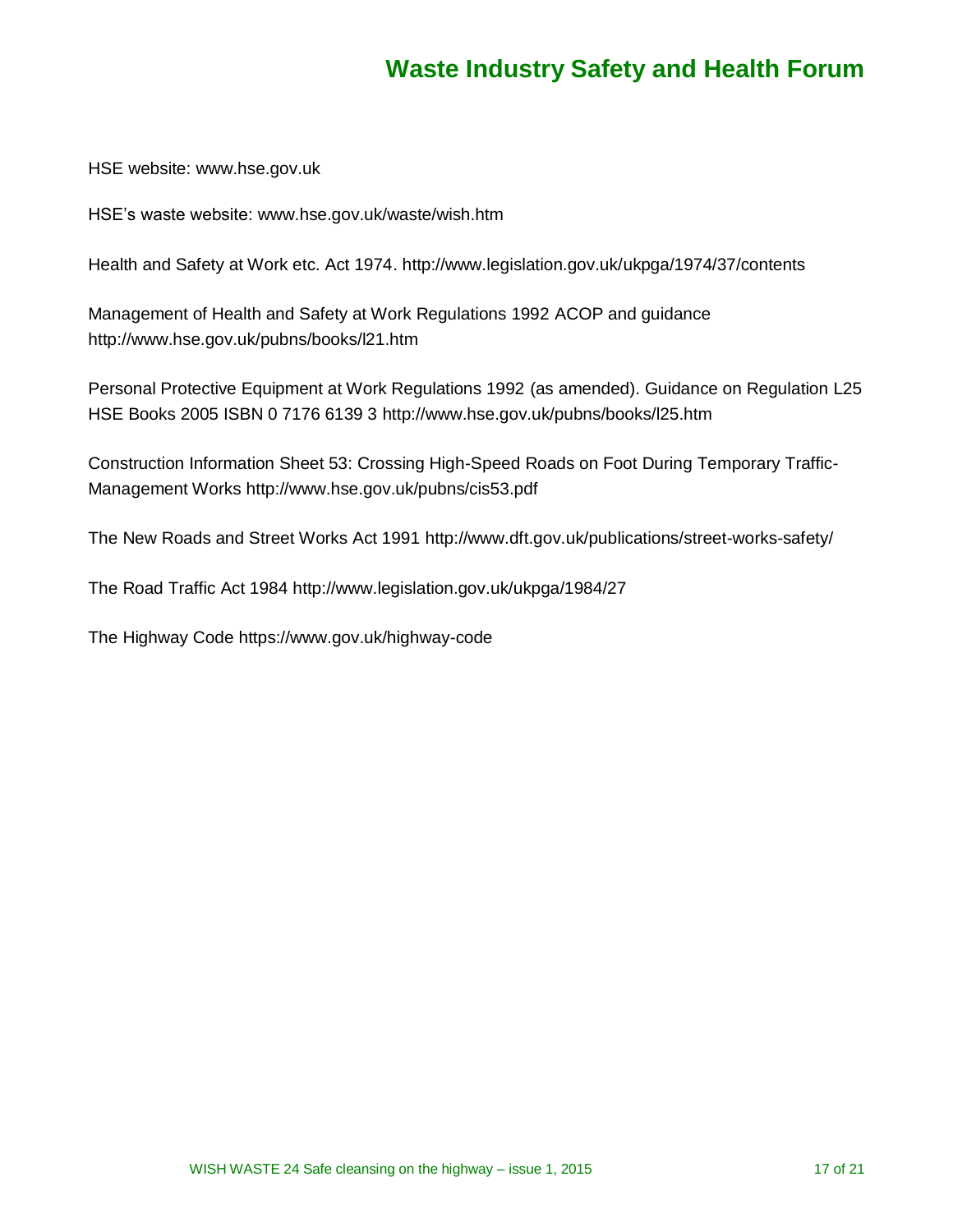### **Disclaimer and WISH**

Nothing in this guidance constitutes legal or other professional advice and no warranty is given nor liability accepted (to the fullest extent permitted under law) for any loss or damage suffered or incurred as a consequence of reliance on this guide. The guidance is not a substitute for duty holder judgment and/or professional safety advisor's judgment, Notwithstanding the good practice in this guidance, duty holders are responsible for ascertaining the sufficiency and adequacy of their internal and independent procedures for verifying and evaluating their organisation's compliance with health and safety law. WISH does not accept any liability (to the fullest extent permitted under law) for any act or omission of any persons using the guidance

The Waste Industry Safety and Health (WISH) Forum exists to communicate and consult with key stakeholders, including local and national government bodies, equipment manufacturers, trade associations, professional associations and trade unions. The aim of WISH is to identify, devise and promote activities that can improve industry health and safety performance.

#### **Further information**

This guidance is issued by the Waste Industry Health and Safety (WISH) Forum to help control safety and health risks. Following the guidance is not compulsory, unless specifically stated, and you are free to take other action. But if you do follow the guidance you will normally be doing enough to comply with the law. Health and safety inspectors seek to secure compliance with the law and may refer to this guidance. Some parts of the guidance represent good practice and may go further than the minimum needed to comply with the law.

This guidance is available free to download at the WISH web site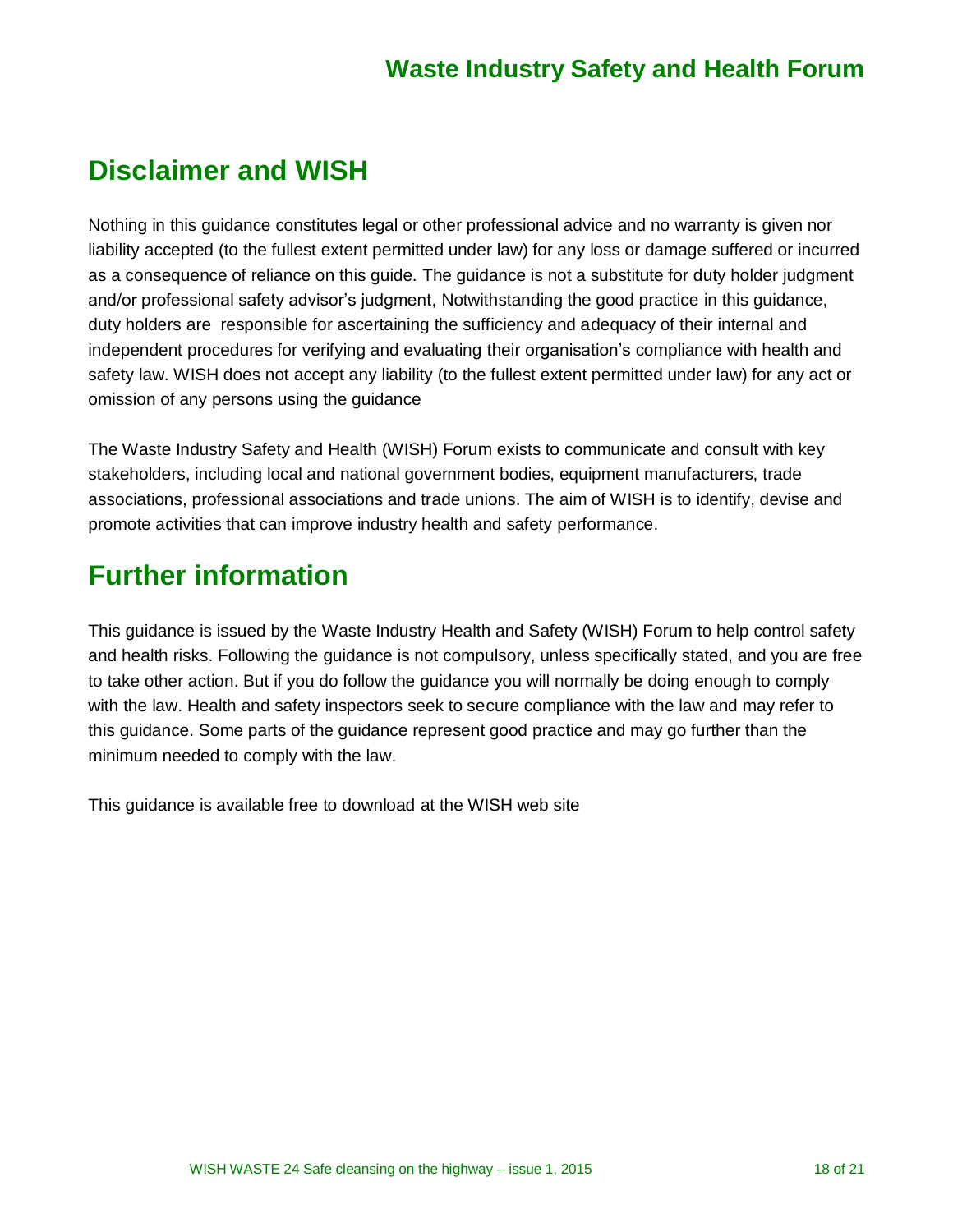### **Appendix 1: Example of a Checklist**

**Health and Safety Monitoring Checklist – cleansing, litter picking on the highway**

| <b>Location:</b>                                                                          | <b>Vehicle type:</b>                |                              |                                                       |                                             |
|-------------------------------------------------------------------------------------------|-------------------------------------|------------------------------|-------------------------------------------------------|---------------------------------------------|
| <b>Job Identification:</b>                                                                | <b>Vehicle registration:</b>        |                              |                                                       |                                             |
| <b>Drivers Name:</b>                                                                      |                                     |                              |                                                       |                                             |
| All sections must be completed                                                            | <b>Satisfactory</b><br>$(\sqrt{2})$ | <b>Unsatisfactory</b><br>(X) | <b>Comments</b><br>Details of what was unsatisfactory | <b>Actions</b><br>What, by whom &<br>when?. |
| <b>Operators</b>                                                                          |                                     |                              |                                                       |                                             |
| 1. What is the observed standard of driving?                                              |                                     |                              |                                                       |                                             |
| 2. Are seat belts being used?                                                             |                                     |                              |                                                       |                                             |
| Do operatives get in/out of the vehicle only on the<br>3.<br>safe side?                   |                                     |                              |                                                       |                                             |
| 4. Are all TTM and litter picking operatives showing<br>good traffic awareness?           |                                     |                              |                                                       |                                             |
| 5. Are all TTM and litter picking operatives following<br>the prescribed systems of work? |                                     |                              |                                                       |                                             |
| 6. Is all PPE suitable and being worn?                                                    |                                     |                              |                                                       |                                             |
| 7. Is there an agency employee(s) in the team?                                            |                                     |                              |                                                       |                                             |
| Has the agency employee been inducted?<br>8.                                              |                                     |                              |                                                       |                                             |
| 9. Is the agency employee using the correct PPE?                                          |                                     |                              |                                                       |                                             |
| 10. Is the ratio of trained to untrained operatives (i.e.<br>1:1) correct?                |                                     |                              |                                                       |                                             |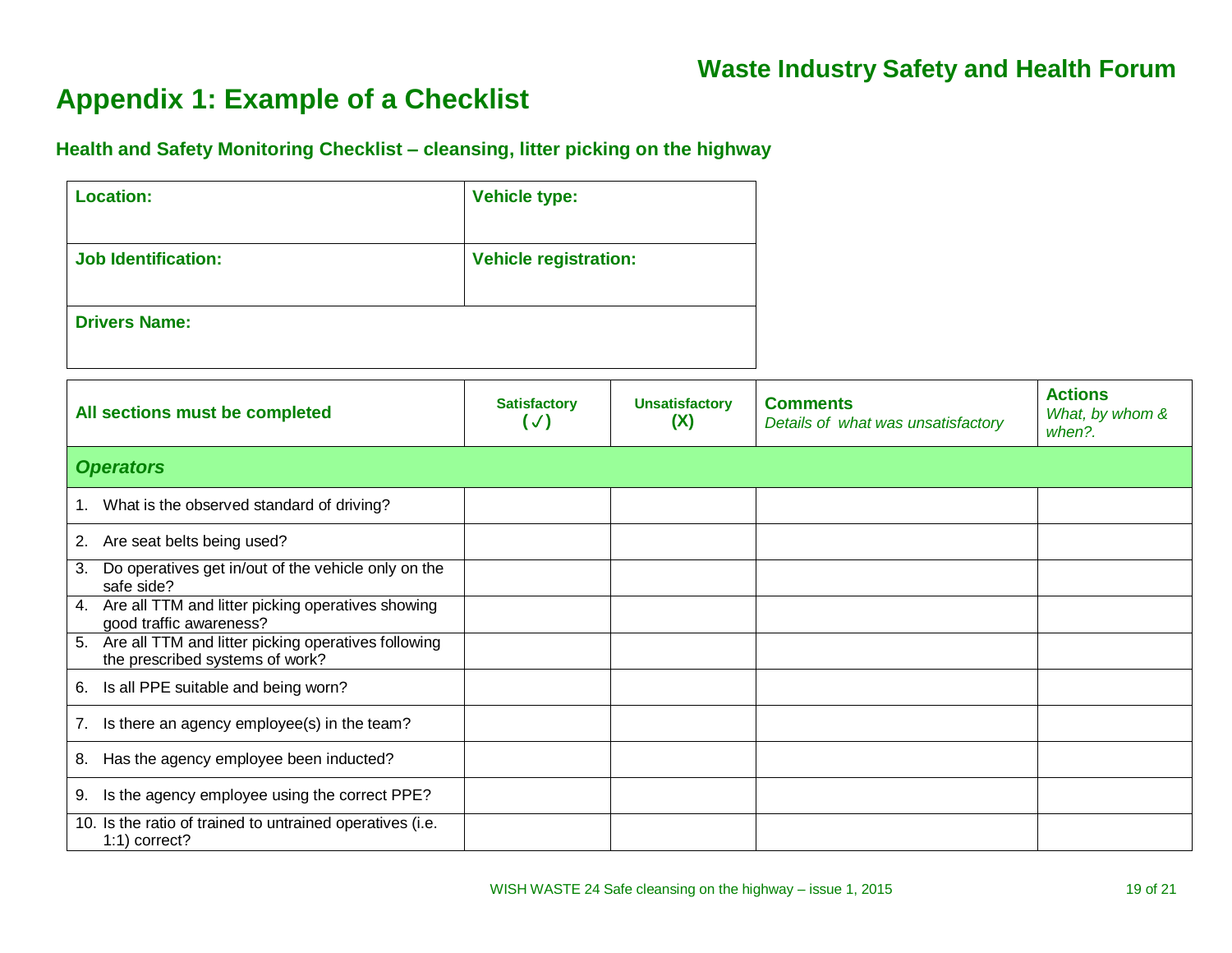| All sections must be completed                                                                                        | <b>Satisfactory</b><br>$(\sqrt{2})$  | <b>Unsatisfactory</b><br>(X) | <b>Comments</b><br>Details of what was unsatisfactory | <b>Actions</b><br>What, by whom &<br>when?. |
|-----------------------------------------------------------------------------------------------------------------------|--------------------------------------|------------------------------|-------------------------------------------------------|---------------------------------------------|
| <b>TTM Deployment Procedures</b>                                                                                      |                                      |                              |                                                       |                                             |
| Is the vehicle(s) parked in a safe place?                                                                             |                                      |                              |                                                       |                                             |
| Are safe reversing procedures being adopted<br>(including the use of a Banksman or Reversing<br>Assistant specified)? |                                      |                              |                                                       |                                             |
| Are correct manual handling techniques being<br>adopted?                                                              |                                      |                              |                                                       |                                             |
| Are left/right signs ('610' or '7403') properly orientated?                                                           |                                      |                              |                                                       |                                             |
| Has the correct signage been deployed on the<br>highway?                                                              |                                      |                              |                                                       |                                             |
| Have signs been located appropriately on the<br>Highway?                                                              |                                      |                              |                                                       |                                             |
| Are the signs clean and in good condition?                                                                            |                                      |                              |                                                       |                                             |
| Are sufficient sandbags being used to stabilise the<br>signs?                                                         |                                      |                              |                                                       |                                             |
| Are cone beacons operational and being used properly                                                                  |                                      |                              |                                                       |                                             |
| All sections must be completed                                                                                        | <b>Satisfactory</b><br>$(\sqrt{ } )$ | <b>Unsatisfactory</b><br>(X) | <b>Comments</b><br>Details of what was unsatisfactory | <b>Actions</b><br>What, by whom &<br>when?. |
| <b>Vehicles</b>                                                                                                       |                                      |                              |                                                       |                                             |
| Are vehicle operating booklets and cards available?                                                                   |                                      |                              |                                                       |                                             |
| Is the general condition of the vehicle acceptable?                                                                   |                                      |                              |                                                       |                                             |
| Do the vehicle doors close correctly?                                                                                 |                                      |                              |                                                       |                                             |
| Is the external cleanliness of the vehicle acceptable?                                                                |                                      |                              |                                                       |                                             |